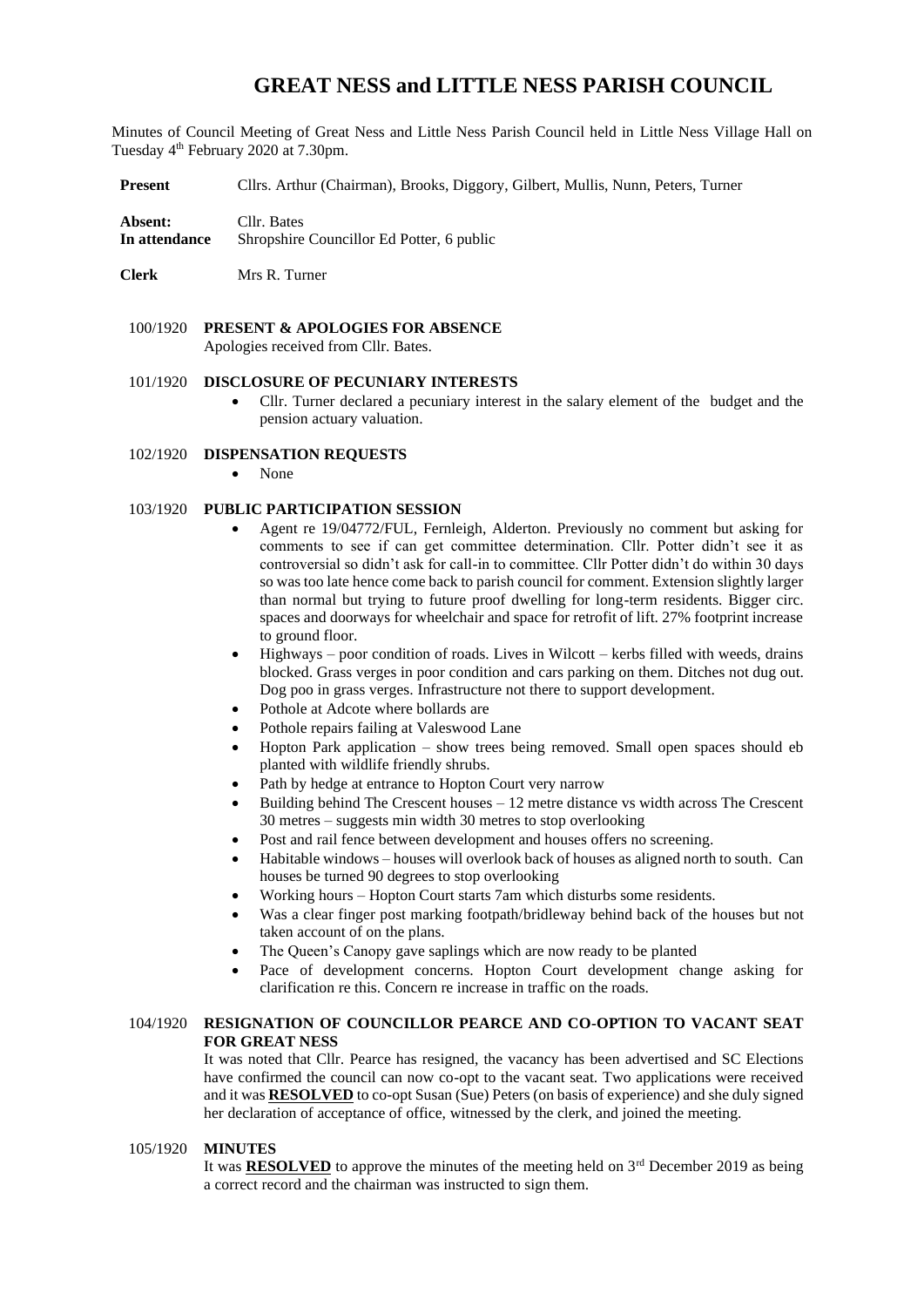#### 106/1920 **REPORTS**

| $\boldsymbol{\omega}$ | T ONCe Hebbit Thovember and December 2017 |                            |
|-----------------------|-------------------------------------------|----------------------------|
| Assault: 2            | Criminal Damage: 1                        | Burglary Dwelling: 0       |
| Vehicle Crime 1       | Road Traffic Incident: 12                 | ASB Nuisance: 2            |
| ASB Personal: 3       | ASB Environmental: 3                      | Concern For Safety: 4      |
| Theft: 2              | Burglary Other: 0                         | Suspicious Circumstance: 6 |

*a) Police Report* – November and December 2019

A community meeting had been held re reports of a person exposing themselves on the hill. The police did not have grounds to prosecute and people at the meeting reported that there haven't been incidents in the last couple of months. The police will continue to monitor if any further reports are received. Concern was also raised at the meeting about a car which frequently parks in the layby by Wolfshead for long periods of time. The police have spoken to the person and have no concerns.

It was also noted that a dog had eaten poisoned meat in the vicinity of the camp although this was not reported to the police. There have been reports of dogs been ill on Nesscliffe Hill but no reports to the police. It is possible these incidents were due to a dog virus which has been circulating rather than poisoning.

- *b) Shropshire Council* 
	- **Highways** management systems at SC poorly equipped to deal with this issue. Contractual issues with Kier. Consultant evaluating highways at SC at fee of £130,000. 60% of Council tax spent on social care, growing by £15 million a year vs highways budget of £10 million. Last year re-surfaced 43 roads. Highways issues in this area re not as acute as in some other areas.
	- **Dog fouling** two area dog wardens, need to gather evidence of who is doing it and ask dog warden to come out. More signs needed to discourage dog fouling.
	- **Litter from binmen** Cllr. Potter to speak to Paul Beard.
	- **Planning application ref The Crescent** to an extent application agreed in principle before e.g. re alignment of housing in previous applications. Supportive of smaller houses to meet need and boost the school numbers.
	- **Highways and development**  Nesscliffe is in a difficult situation as has bypass and is therefore significantly under what it was pre-bypass so hard to argue against development on these grounds. Council raised concern re lack of speed enforcement. Traffic calming schemes – 805 applications for £5million CIL funding – still being assessed. Agreement to look at putting 20mph speed limit outside every school.
	- **Crematorium** Planning Inspectorate now holding a hearing on March.
- *c) Youth Club* still getting good numbers attending. Donations from Melverley and Montford PCs received. Knockin PC unable to commit at present.
- *d) Parish Councillor Reports* none.
- *e) Baschurch Doctors Surgery* none.

#### *f) Clerk's Report*

|                                       | $\mathcal{L}(\mathcal{L})$ is in $\mathcal{L}(\mathcal{L})$ |                                                                                                                                                                                                                 |  |  |  |  |
|---------------------------------------|-------------------------------------------------------------|-----------------------------------------------------------------------------------------------------------------------------------------------------------------------------------------------------------------|--|--|--|--|
| <b>Issue</b>                          | Date                                                        | <b>Update</b>                                                                                                                                                                                                   |  |  |  |  |
| Highway<br>maintenance issues         | Oct /Nov<br>2019                                            | SC Highways response in italics<br>Drainage issues at The Prill reported<br>$\bullet$<br>following recent flooding $-$ no feedback<br>yet<br>Parking on grass by school entrance<br>$\bullet$<br>reported to SC |  |  |  |  |
| Defibrillator at<br>Wilcott army camp | Ongoing                                                     | The defib needs to be added to the new WMAS<br>register.                                                                                                                                                        |  |  |  |  |
| Play areas                            | Summer 2019                                                 | SC bill calculated wrong as based on fortnightly<br>checks and the PC ordered monthly– response<br>awaited                                                                                                      |  |  |  |  |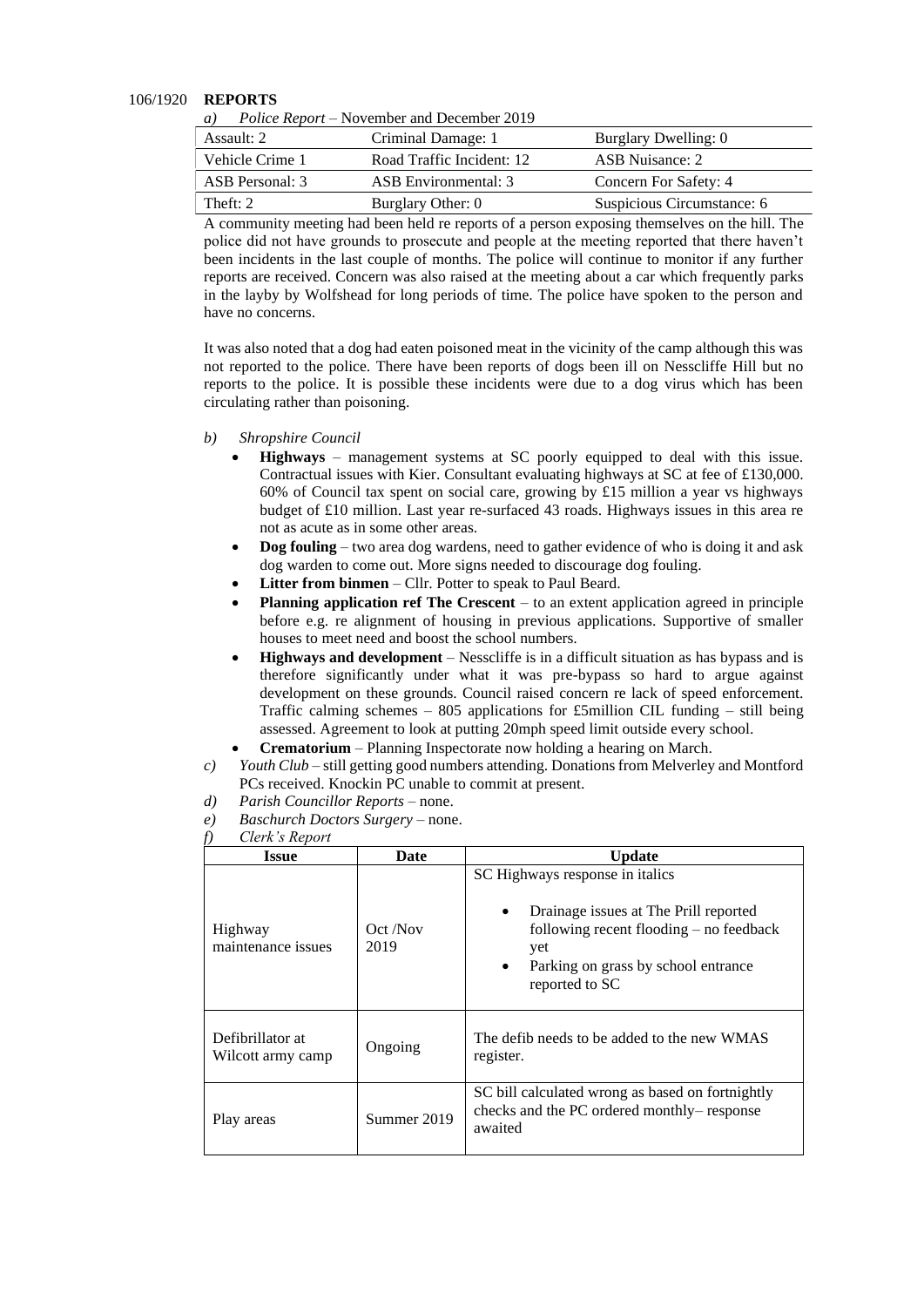| Parking by school    | Ongoing  | Liaising with Berrys who in turn are speaking to<br>Severnside re access but getting limited response.<br>Forward to Ed Potter to chase.                                                                                                                                                                                                                                                                                                                                                                                                                                     |  |  |  |  |
|----------------------|----------|------------------------------------------------------------------------------------------------------------------------------------------------------------------------------------------------------------------------------------------------------------------------------------------------------------------------------------------------------------------------------------------------------------------------------------------------------------------------------------------------------------------------------------------------------------------------------|--|--|--|--|
| Bank account options | Dec 2019 | Options for splitting funds between multiple<br>accounts – the objective is to ensure all funds<br>covered by FSCS, the limit for which is £85,000<br>per bank. I would suggest a saver account with one<br>bank and a second current account with another<br>bank (e.g. Lloyds)<br>Various saver options such as<br>Nationwide – instant saver $0.65\%$ , 45 day<br>$\bullet$<br>notice = $0.85\%$ , 95 day 1.10%<br>Cambridge BS 0.25%<br>$\bullet$<br>Hampshire Trust Bank offer a 1 year fixed<br>bond at 1.61%. Good interest rate but<br>inflexible re access to funds |  |  |  |  |

## 107/1920 **PLANNING NOTIFICATIONS – FOR INFORMATION**

- 1) 14/03797/OUT Development Land West Of Oakfield, Nesscliffe, Shrewsbury, Shropshire Proposal: Outline application for the erection of 6 No dwellings (to include access) *Awaiting Decision*
- 2) 14/05257/FUL Proposed Dwelling Adj. Hopton Farm, Nesscliffe, Shrewsbury, Shropshire Proposal: Erection of a Single Plot Exception (SPE) affordable dwelling and formation of access

*Awaiting Decision*

- 3) 17/05151/EIA Proposed Poultry Units NW Of North Farm, Felton Butler Proposal: Erection of four poultry rearing buildings, eight feed bins, biomass store and amenity building including landscaping and tree planting. *Awaiting Decision*
- 4) 18/03274/REM Proposed Residential Development East Of Mulberry House, Great Ness, Proposal: Approval of reserved matters (access, appearance, landscaping, layout and scale) for 1No dwelling pursuant to planning permission 14/00694/OUT for the erection of two residential dwellings and associated works *Awaiting Decision*
- 5) 19/01463/REM Plot Adj. To No 4 Felton Butler Cottages, Felton Butler Proposal: Reserved Matters application pursuant 14/01327/OUT for the erection of a detached dwelling and garage to include access *Pending Consideration*
- 6) 19/01781/VAR Land Opposite The Crescent, Nesscliffe, Shrewsbury, SY4 1DR Proposal: Variation of Condition No. 2 attached to planning permission 18/04941/FUL dated 26 October 2018 -Substitute Plot 20 with a different house type *Pending Consideration*
- 7) 19/01822/VAR Land Opposite The Crescent, Nesscliffe, Shrewsbury, SY4 1DR Proposal: Variation of condition No2 (plans) attached to application ref: 18/04941/FUL dated 26/10/2018 to allow for an additional adoptable road on site *Decision: Withdrawn*
- 8) 19/02816/REM Proposed Residential Development Land To The South Of Little Ness Proposal: Reserved Matters pursuant to outline permission 16/05637/OUT dated 21st February 2017 for the erection of 3no dwellings to include access, appearance, landscape, layout and scale *Decision: Grant Permission*
- 9) 19/03403/FUL Phase Three Shrewsbury Houses, Ridgewood Road, Nesscliffe,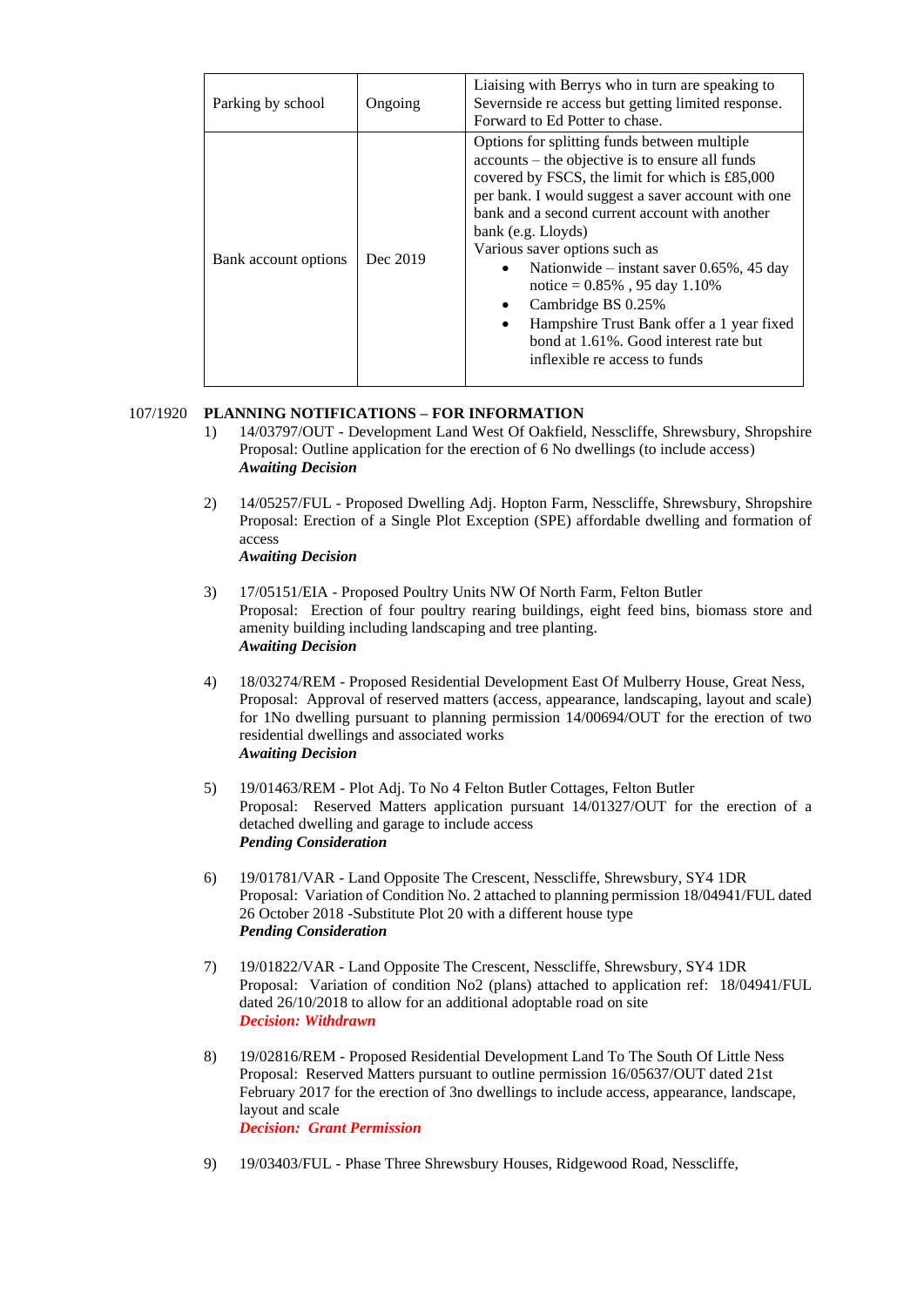Proposal: Erection of 10no houses on Phase 3 - plots nos. 34 - 43 (modification previously approved 17/01576/REM) *Awaiting Decision*

- 10) 19/04417/VAR Treetops, Holyhead Road, Nesscliffe, Shrewsbury, SY4 1AY Proposal: Variation of condition no2 attached to planning permission reference 19/00043/FUL dated 22/02/2019 *Decision: Grant Permission*
- 11) 18/04965/FUL (Appeal Ref 19/02776/REF / Planning Inspector ref: APP/L3245/W/19/3236638) – Proposed Crematorium North Of, Nesscliffe Proposal: Erection of a new crematorium with associated access, car parking and landscaping *Awaiting Decision*
- 12) 19/04662/FUL Coton Side, Ruyton XI Towns, Shrewsbury, Shropshire, SY4 1NF Proposal: Erection of a replacement dwelling following demolition of existing, three bay detached garage with room above and installation of treatment plan *Decision: Refuse*
- 13) 19/04714/FUL Proposed Development Land At Adcote School, Little Ness Proposal: Erection of 3No dwellings *Awaiting Decision*
- 14) 19/04758/FUL Dunedin, Little Ness, Shrewsbury, Shropshire, SY4 2LG Proposal: Change of use from Agricultural Use to Residential Amenity *Decision: Grant Permission*
- 15) 19/04771/FUL Holly House Farm, Wilcott, Shrewsbury, Shropshire, SY4 1BJ Proposal: Erection of single storey side extension and first floor extension to rear elevation *Decision: Grant Permission*
- 16) 19/05361/FUL Marsh House, Wilcot Marsh, Wilcott, Shrewsbury, Shropshire, SY4 1BN Proposal: Erection of single storey rear extension *Decision: Grant Permission*
- 17) 19/05307/FUL The Garage, Nesscliffe, Shrewsbury, Shropshire, SY4 1AY Proposal: Erection extension to existing steel framed building *Decision: Grant Permission*

#### 108/1920 **PLANNING APPLICATIONS**– **FOR COMMENT**

- 1) 19/05340/FUL The Granary, Alderton Hall, Nesscliffe, Shrewsbury, SY4 1AW Proposal: Erection of two-storey extension and conversion of existing cartshed to provide self contained ancillary residential accommodation Comments: It was **RESOLVED** to support as utilising redundant building and is a high quality design with no adverse impact on neighbouring properties.
- 2) 19/05306/VAR Pentre Industrial Estate, Pentre, Shropshire Proposal: Application under Section 73A of the Town and Country Planning Act 1990 for the variation of Condition Nos. 2 (approved plans), 3 (external materials), 4 (ground investigation), 5 (drainage) and 9 (bat and bird boxes) attached to planning permission 18/03158/FUL dated 16/04/2019 Comments: It was **RESOLVED** to support the improvements as ongoing employment location
- 3) 19/05495/FUL Oakfield, Great Ness, Shrewsbury, Shropshire, SY4 2LB Proposal: Erection of single storey rear extension and portico to front elevation; internal and elevational alterations Comments: It was **RESOLVED** to support the application.
- 4) 20/00142/FUL Site Of Windsor Place, Pentre, Shropshire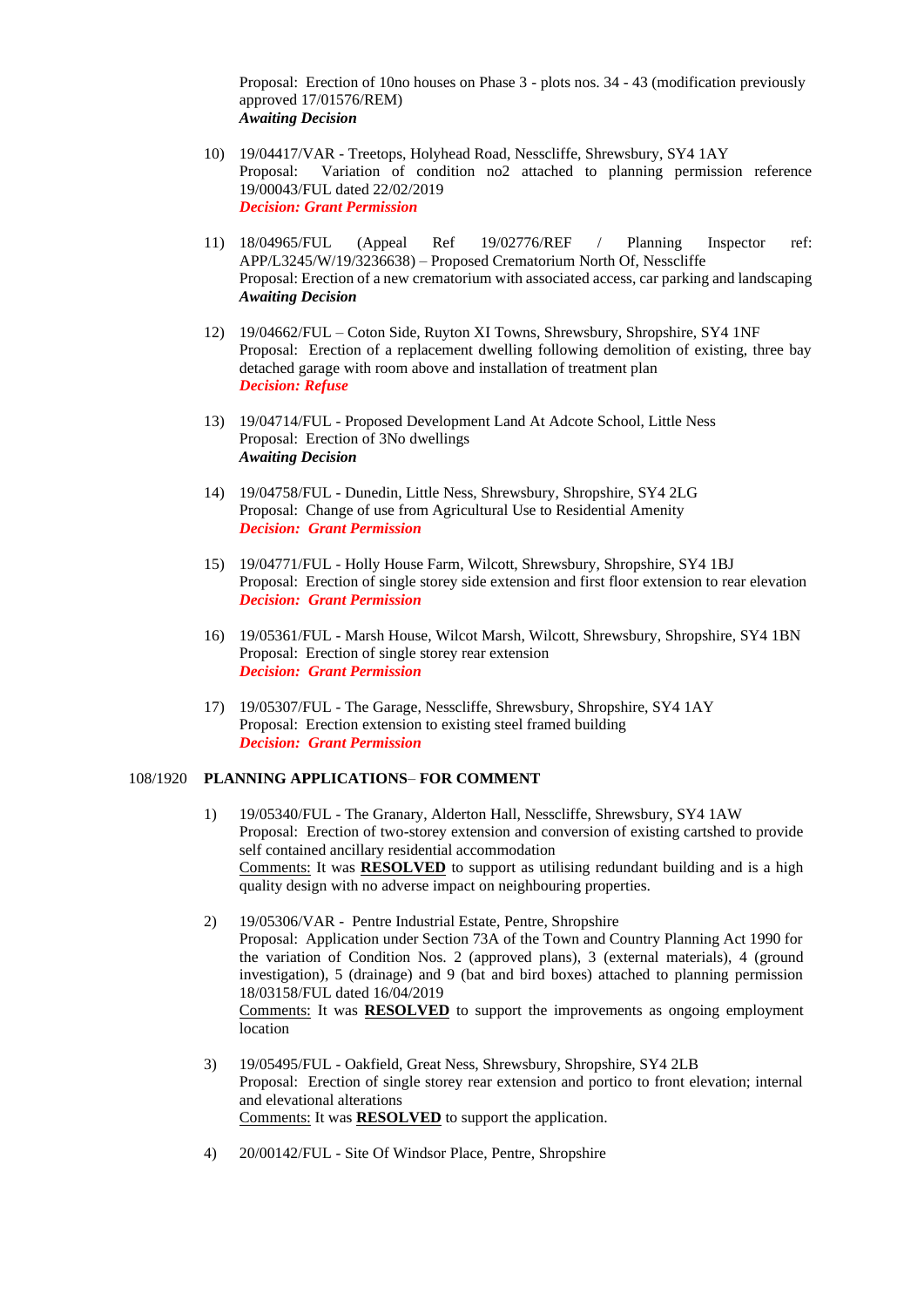Proposal: Application under Section 73A of the Town and Country Planning Act 1990 for the erection of a detached, two-storey replacement dwelling (modification of previously approved SA/09/0284/F)

Comments: It was **RESOLVED** to support the application.

- 5) 19/04772/FUL Fernleigh, Alderton, Nesscliffe, Shrewsbury, SY4 1AP Proposal: Erection of two storey rear extension following partial demolition of rear single storey elements Comments: It was **RESOLVED** to support the application as acceptable on size grounds within the locality given the large plot, context of neighbouring large properties, no adverse impact on neighbours. It also is enbling the existing onwers to stay ij the site by making it suitable for disabled living if it is enabling long term disabled living,
- 6) 19/03403/FUL Phase Three Shrewsbury Houses Ridgewood Road Nesscliffe

Proposal: Erection of 31 houses to include 19 houses on phase 3 (modification to previously approved 17/01576/REM); 12 houses on the north part of phase 2 (now phase 2b) (modification to previously approved 18/04941/FUL) to include the provision of a new access road and replacement of 4 dwellings (previously plots 8-11inc) with 10 dwellings (on plots a-j inc) (an additional 6 dwellings) - REVISED APPLICATION

Comments: It was **RESOLVED** to support the application due to more appropriate size of houses and community benefits offered and raise the following points:

- Allotments condition to change to community use (to be determined) and not tied to  $13<sup>th</sup>$  house
- Car park construction timescales to stay the same
- Electric charging points
- Noticeboard on bus shelter
- Screening fence solid fence
- No working before 8am

#### 109/1920 **PARISH MATTERS**

- *a) Highways maintenance, including to consider applying for EMG grant* it was **RESOLVED** to apply for EMG for 2020-21 for clearing of pavements/weed killing and to ask the contractor to cut the hedge at No 1 and 2 The Crescent hedge before March.
- *b) CIL EOI for community sports building*  it was **RESOLVED** to agree the EOI for submission and parish council funding contribution of £500.
- *c) Nesscliffe Hill Country Park* 
	- Advisory Group Cllrs. Diggory and Turner
	- Mud flowing onto Hopton Lane SC proposing to install revetment boards at key points further up the track which will slow the flow of rain water and during heavy down pours will enable silt to be deposited on the track before it reaches the road
	- Usage of the hill increased recently and very muddy areas of the paths.
- *d) Parish meeting arrangements* 
	- Survey on Facebook to find out day possible preferred day Sunday?
		- Social event and workshops on parish issues and the Place Plan
- *e) Reports of other parish matters*
	- Nesscliffe Hotel for sale
	- Water tower, Wilcott sold.
	- Gate post at Nesscliffe playing field  $-$  fix
	- Friends of Nesscliffe School  $10<sup>th</sup>$  May scarecrow trail them music icons. Inviting people to make a scarecrow
	- Smartwater parish council had the kits several years ago
	- Damage to Great Ness pavement by road sweeper
	- BMX track children have dug another ramp. Cllr. Diggory asking if it can be removed.

## 110/1920 **FINANCIAL MATTERS**

*a) Q3 budget report and bank reconciliation –* it was **RESOLVED** to approve the report and bank reconciliation, as per Appendix 1, the Q3 balance being £92,065.62 in the current account and £12,167.51 in the youth club/playing fields account.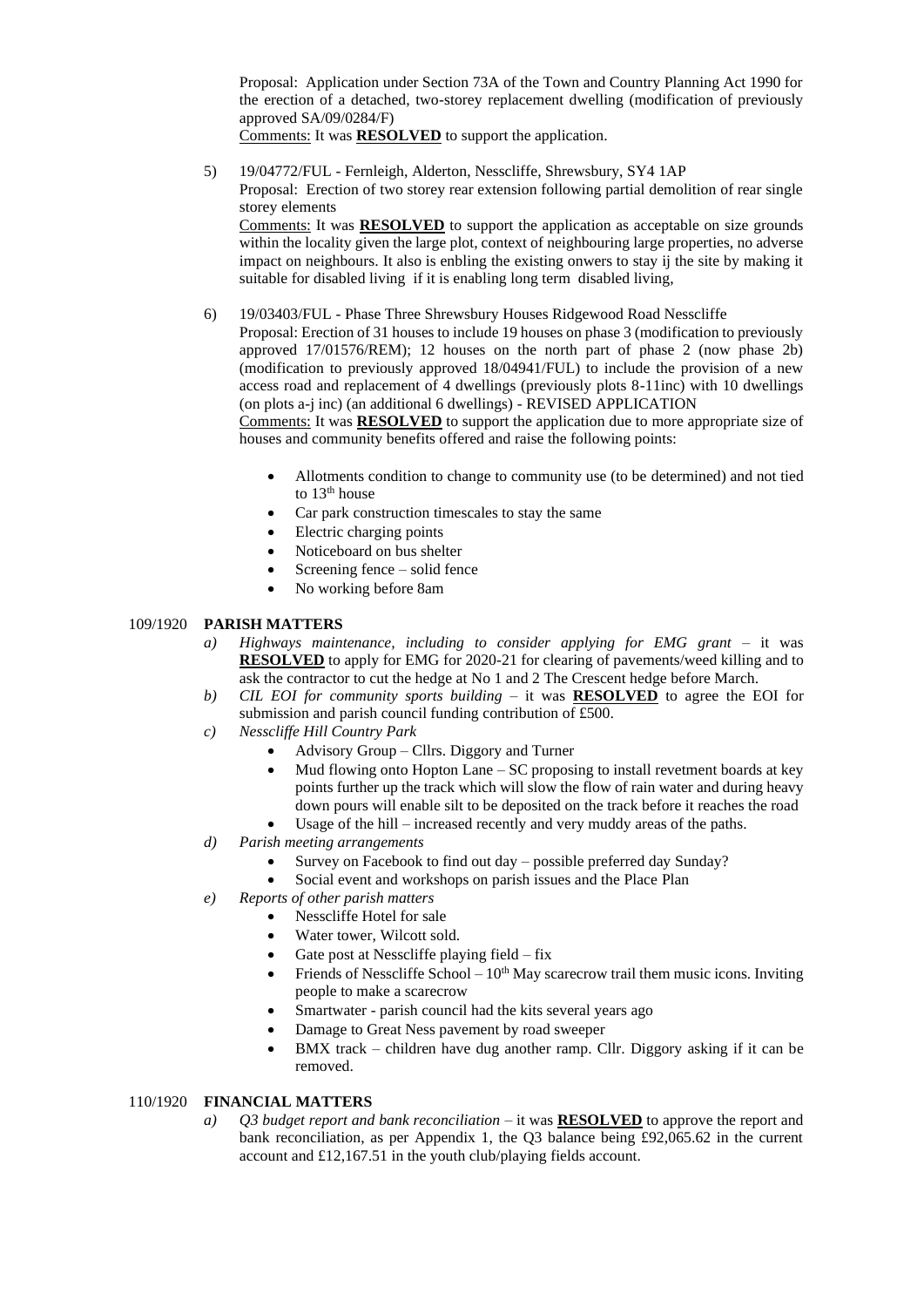- *b) Budget & precept requirement 2020/21* it was **RESOLVED** to set a budget as per Appendix 2 and a precept requirment of £27,992.00. *Cllr. Turner left the room whilst the salary elements of the budget were discussed.*
- *c) Mid-year review of internal controls, including updated Risk Assessment* defer to March meeting
- *d) Payments including payments made between meetings* it was **RESOLVED** to approve the following:

| Ref                   | Payee                       | <b>Item</b>                         | <b>Method</b> | <b>Net</b> | <b>VAT</b> | <b>Gross</b> |
|-----------------------|-----------------------------|-------------------------------------|---------------|------------|------------|--------------|
| P <sub>53</sub> -1920 | <b>SCPF</b>                 | Pension                             | <sub>SO</sub> | £136.58    | £0.00      | £136.58      |
| P <sub>54</sub> -1920 | <b>Battlefield</b><br>Print | Newsletter                          | <b>BACS</b>   | £97.30     | £0.00      | £97.30       |
| P <sub>55</sub> -1920 | Find<br>Mapping             | Parish Map                          | <b>BACS</b>   | £25.00     | £5.00      | £30.00       |
| P <sub>56</sub> -1920 | R Turner                    | Salary Dec                          | <b>BACS</b>   | £619.30    | £0.00      | £619.30      |
| P <sub>57</sub> -1920 | <b>SCPF</b>                 | Pension                             | <b>BACS</b>   | £136.58    | £0.00      | £136.58      |
| P <sub>58</sub> -1920 | R Turner                    | Salary Jan                          | <b>BACS</b>   | £619.30    | £0.00      | £619.30      |
| P59-1920              | G Taylor                    | Grounds<br>maintenance &<br>repairs | <b>BACS</b>   | £1250.00   | £250.00    | £1500.00     |
| P <sub>60</sub> -1920 | R Turner                    | Expenses                            | <b>BACS</b>   | £34.66     | £0.00      | £34.66       |

### **Main parish council account:**

### **Youth club/playing fields account**

| Payee         | Item      | Cha no | <b>Net</b> | <b>VAT</b> | Gross        |
|---------------|-----------|--------|------------|------------|--------------|
| Nesscliffe VH | Room hire |        | £156.00    | £0.00      | $\pm 156.00$ |

#### *e) Income received*

| <b>Ref</b>            | <b>Pavee</b> | <b>Item</b>         | Amount   |
|-----------------------|--------------|---------------------|----------|
| R <sub>9</sub> -1920  | <b>HMRC</b>  | VAT refund 1.4.2017 | £2756.18 |
|                       |              | to 31.3.19          |          |
| R <sub>10</sub> -1920 | Melverley PC | Youth club donation | £100.00  |

*f) Parish council banking review (see clerk's report) –* 45 day notice 0.85% Nationwide, plus current account with Lloyds, subject to checking FSCS cover

#### 111/1920 **CORRESPONDENCE** – noted as follows:

- *a) SALC Info Bulletins*
- *b*) *Crematorium planning appeal* notification that a hearing will now be called on  $11<sup>th</sup>$  March to hear this appeal – to agree parish council attendance (suggested clerk and Cllr. Brooks) *c) Community energy schemes*
- *d*) *Climate change seminar*  $10^{th}$  Feb
- *e) Training 2020* Cllr. Diggory to attend basic councillor training course.
- *f) Central Highways Division Changes* Glen Smith is temporary division area manager.
- *g) Place Plan publication* now on SC website, to be linked from parish website.
- *h) Road Closures:*
	- Outside Highwayside, Nesscliffe 3rd February to 7th February 2020 (utility installation)
	- Little Ness Road, 29th April 2020 5th May 2020, Monday Friday 09:30 16:00. For repairs to drainage pipe

## 112/1920 **NEXT MEETING**

- a) *Next meeting date* 3<sup>rd</sup> March 2020, Little Ness Village Hall, 7.30pm
- *b) Items for next meeting agenda*
	- BMX track vandalism and possible removal
	- Cllr. Nunn gave his apologies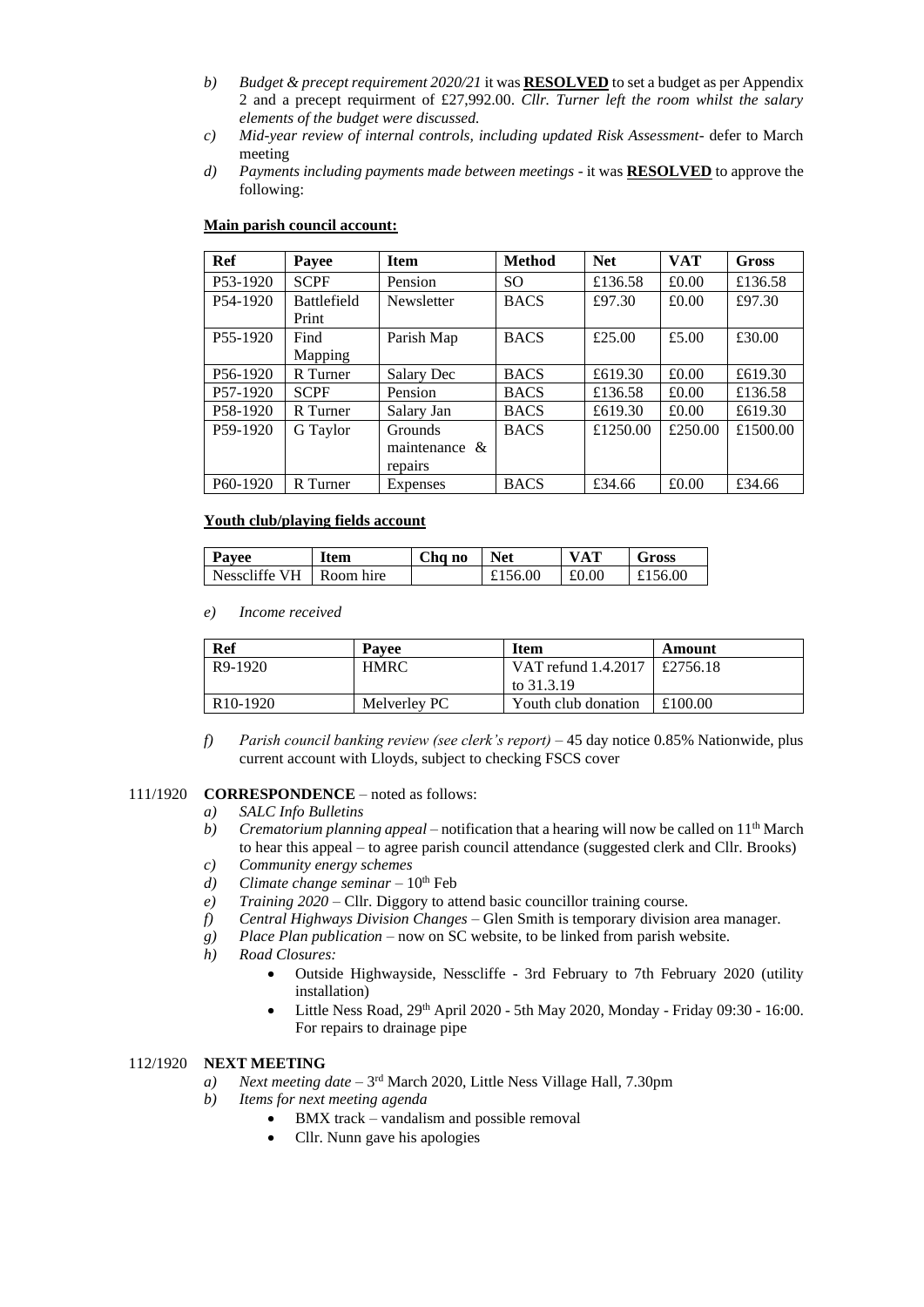*It was RESOLVED that pursuant to Schedule 12A, Local Government Act 1972 and pursuant to the provisions of the Public Bodies (Admissions to Meetings) Act 1960, that the public and press should be excluded during discussion of Item 113/1920, due to the likely disclosure of confidential information*

*Cllr. Turner left the room.*

## 113/1920 **PENSION** *– actuary valuation report*

It was **RESOLVED** to accept the report and future employer contribution rate of 13.4%, including potential McCloud impact (0%) w/effect from 01.04.2020.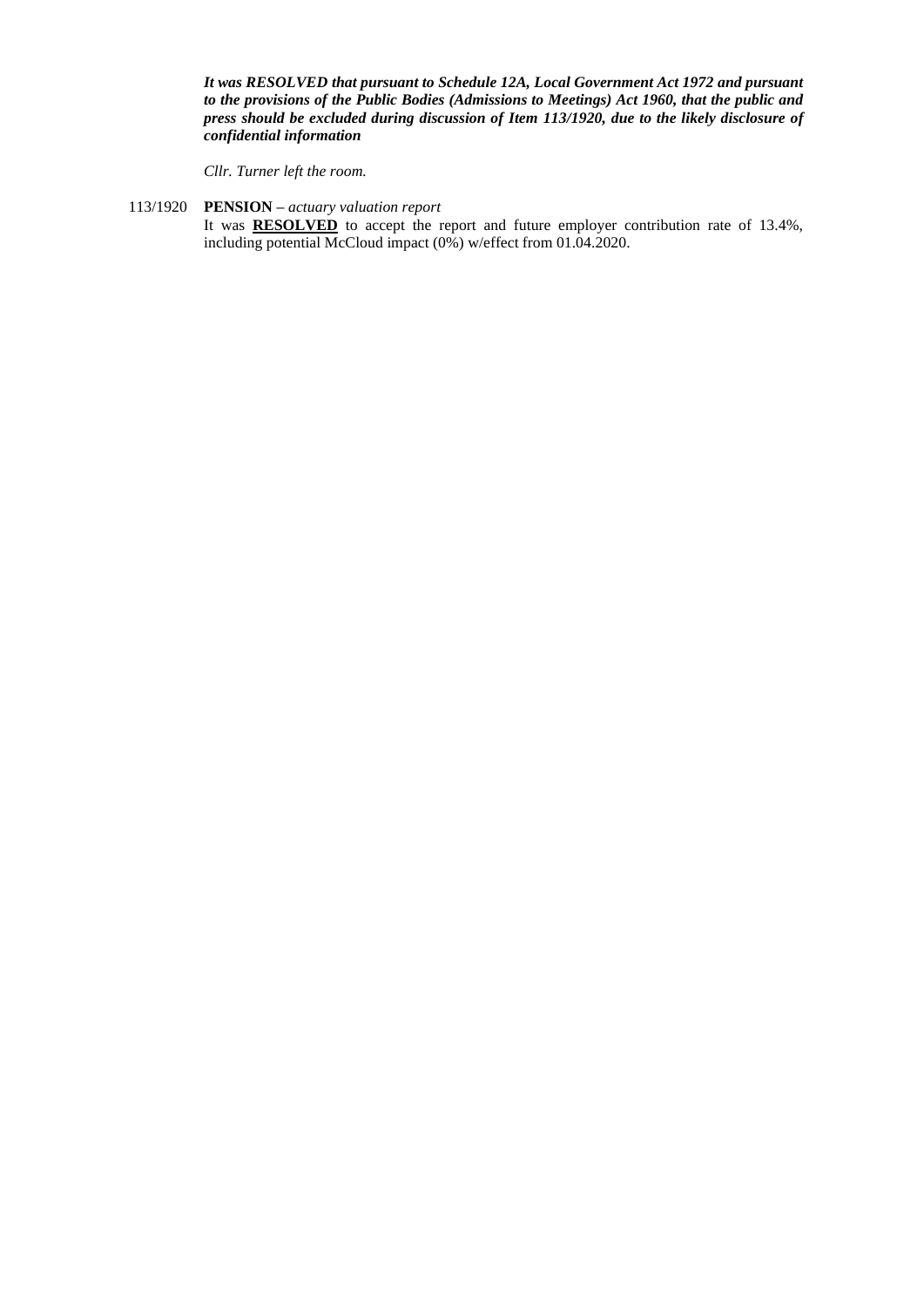# **Appendix 1**

| Q3 Budget report and bank reconciliation 2019/20                                                         |                         |                       |                             |                              |                     |                                                                                                |
|----------------------------------------------------------------------------------------------------------|-------------------------|-----------------------|-----------------------------|------------------------------|---------------------|------------------------------------------------------------------------------------------------|
| <b>RECEIPTS</b>                                                                                          | <b>Actual 2018/19</b>   | <b>Budget 2019/20</b> | <b>Actual Q3</b><br>2019/20 | Variance £                   | % budget to<br>date | Variance explanation (if greater than 15% variance assuming<br>75% of budget received to date) |
| Precept                                                                                                  | £20,504.00              | £20,889               | £20,889.00                  | £0.00                        |                     | 100% Paid annually                                                                             |
| Parish Portion - 15% CIL monies                                                                          | £3,412.44               |                       | £57,635.12                  |                              |                     | Not budgeted as amount not known in advance                                                    |
| <b>LIC Youth Grant &amp; donations</b>                                                                   | £750.00                 | £1,150                | £950.00                     | $-E200.00$                   |                     | 83% £200 less received from RXI PC, £250 due from Baschurch PC                                 |
| VAT refund                                                                                               | £0.00                   |                       | £0.00                       | £0.00                        |                     |                                                                                                |
| Other                                                                                                    | £18.00                  |                       | £104.86                     | £104.86                      |                     |                                                                                                |
| <b>TOTAL RECEIPTS</b>                                                                                    | £24,684.44              | £22,039               | £79,578.98                  | $-£95.14$                    |                     |                                                                                                |
| <b>PAYMENTS</b>                                                                                          | <b>Actual 2018/19</b>   | <b>Budget 2019/20</b> | <b>Actual Q3</b>            | Variance £                   | % budget to         | (if greater than 15% variance assuming 75% of budget spent                                     |
|                                                                                                          |                         |                       | 2019/20                     |                              | date                | to date)                                                                                       |
| <b>Administrative &amp; Establishment Costs:</b>                                                         |                         |                       |                             |                              |                     |                                                                                                |
| Clerk's Salary incl. pension                                                                             | £6,805.23               | £7,427                | £6,751.89                   | £674.91                      |                     | 91% Clerk's hours increased to 15 hours per week                                               |
| Mileage                                                                                                  | £227.96<br>£0.00        | £50<br>£408           | £11.70<br>£352.73           | £38.30<br>£55.27             |                     | 23% Varies throughout the year                                                                 |
| <b>Office Expenses</b><br>Software                                                                       | £159.00                 | £250                  | £116.68                     | £133.32                      |                     | 86% Includes cloud back up dating to 2017<br>47% Paid later in year                            |
| <b>Training (Clerk/Councillors)</b>                                                                      | £125.00                 | £200                  | £124.00                     | £76.00                       | 62%                 |                                                                                                |
| Meeting Room hire                                                                                        |                         |                       | £150.00                     |                              |                     |                                                                                                |
| Audit (Internal & External)                                                                              | £330.00                 | £330                  | £350.00                     | $-E20.00$                    |                     | 106% Internal audit paid annually                                                              |
| Insurance                                                                                                | £604.27                 | £650                  | £611.46                     | £38.54                       |                     | 94% Paid annually                                                                              |
| Subscriptions (SALC)                                                                                     | £395.58                 | £425                  | £401.11                     | £23.89                       |                     | 94% Paid annually                                                                              |
| ICO Registration                                                                                         | £35.00                  | £35                   | £35.00                      | £0.00                        |                     | 100% Paid annually                                                                             |
| <b>Election Costs</b>                                                                                    | £200.00                 | £0                    | £0.00                       | £0.00                        |                     |                                                                                                |
| <b>GDPR Compliance</b><br>Newsletter                                                                     | £280.00<br>£0.00        | £280<br>£0            | £155.55<br>£97.30           | £124.45<br>$-£97.30$         |                     | 56% Less than anticipated<br>Decision to start a newsletter                                    |
| Sub Total Admin & Establishment                                                                          | £9,162.04               | £10,055               | £9,157.42                   | £897.38                      | 91%                 |                                                                                                |
| <b>Recreation Grounds</b>                                                                                |                         |                       |                             |                              |                     |                                                                                                |
| Grounds maintenance                                                                                      | £1,143.00               | £1.435                | £0.00                       | £1,435                       |                     | 0% Paid annually                                                                               |
| RoSPA                                                                                                    | £240.00                 | £240                  | £0.00                       | £240                         |                     | 0% Paid annually                                                                               |
| Interim inspections                                                                                      | £0.00                   | £700                  | £0.00                       | £700                         |                     | 0% Bill being queried - repsonse awaited from SC                                               |
| Other maintenance                                                                                        | £3,388.60               | £2,000                | £944.00                     | £1,056                       |                     | 47% Depends on repairs needed                                                                  |
| <b>Sub Total Recreation Grounds</b>                                                                      | £4,771.60               | £4,375                | £944.00                     | £3,431                       | 22%                 |                                                                                                |
| <b>Street lighting</b><br>Maintenance/inspections                                                        | £0.00                   | £100                  | £98.00                      | £2.00                        |                     | 98% Paid annually                                                                              |
| <b>Sub Total Street Lighting</b>                                                                         | £0.00                   | £100                  | £98.00                      | £2.00                        | 98%                 |                                                                                                |
| <b>Nesscliffe Youth Club</b>                                                                             |                         |                       |                             |                              |                     |                                                                                                |
| Youth worker                                                                                             | £3,500.00               | £4,000                | £4,000.00                   | £0.00                        |                     | 100% Paid annually                                                                             |
| Sub Total Nesscliffe Youth Club                                                                          | £3,500.00               | £4,000                | £4,000.00                   | £0.00                        | 100%                |                                                                                                |
| <b>Projects &amp; Grants</b>                                                                             |                         |                       |                             |                              |                     |                                                                                                |
| British Legion Poppy Appeal                                                                              | £284.00                 | £34                   | £35.00                      | $-£1.00$                     |                     | 103% Paid annually                                                                             |
| Portacabin                                                                                               | £157.45                 | £200                  | £92.09                      | £107.91                      |                     | 46% Electricity costs                                                                          |
| <b>Village Hall Donations</b>                                                                            | £2,000.00               | £1,000                | £0.00                       | £1,000.00                    |                     | 0% Paid annually                                                                               |
| <b>GPC</b> grants<br>Neighbourhood CIL                                                                   | £0.00<br>£3,184.33      | £100                  | £0.00<br>£0.00              | £100.00<br>£0.00             |                     | 0% Grant application not made yet<br>Depends on projects pursued                               |
| Grant to Knockin & Kinnerley Cricket Club                                                                | £0.00                   | £1,500                | £0.00                       | £1,500.00                    |                     | Grant application not anticipated this year                                                    |
| <b>Sub Total Projects &amp; Grants</b>                                                                   | £5,625.78               | £2,834                | £127.09                     | £2,706.91                    | 4%                  |                                                                                                |
| <b>Asset Management</b>                                                                                  |                         |                       |                             |                              |                     |                                                                                                |
| <b>Bus shelter cleaning</b>                                                                              | £185.00                 | £200                  | £190.00                     | £10.00                       |                     | 95% Paid annually                                                                              |
| Bus shelter maintenance                                                                                  | £0.00                   | £200                  | £70.00                      | £130.00                      |                     | 35% Depends on works needed                                                                    |
| Noticeboards                                                                                             | £60.00                  | £50                   | £60.00                      | $-£10.00$                    |                     | 120% As and when required                                                                      |
| War memorials                                                                                            | £678.00                 | £50                   | £0.00                       | £50.00                       |                     | 0% As and when required                                                                        |
| Footpath maintenance<br><b>Sub Total Asset Management</b>                                                | £165.00<br>£1,088.00    | £175<br>£675          | £0.00<br>£320.00            | £175.00<br>£355.00           | 47%                 | 0% Paid annually                                                                               |
| Other                                                                                                    |                         |                       |                             |                              |                     |                                                                                                |
| Contingency                                                                                              | £0.00                   | £0                    | £193.50                     | $-£193.50$                   |                     | As and when required                                                                           |
|                                                                                                          |                         |                       |                             |                              |                     |                                                                                                |
|                                                                                                          |                         |                       |                             |                              |                     |                                                                                                |
| VAT<br><b>Sub Total Other</b>                                                                            | £1,424.96<br>£1,424.96  | £O                    | £1,075.62<br>£1,269.12      | $-£1,075.62$<br>$-£1,269.12$ |                     |                                                                                                |
| <b>GRAND TOTAL PAYMENTS</b>                                                                              | £25,572.38              | £25,572               | £15,915.63                  | £9,656.75                    | 62%                 |                                                                                                |
| <b>BANK RECONCILIATION AS AT Q3 31.12.19</b><br><b>CURRENT ACCOUNT</b>                                   |                         |                       |                             |                              |                     |                                                                                                |
|                                                                                                          |                         |                       |                             |                              |                     |                                                                                                |
| Balance b/fwd from 31st March 2019                                                                       |                         |                       | £28,402.27                  |                              |                     |                                                                                                |
| less payments                                                                                            |                         |                       | £15,915.63                  |                              |                     |                                                                                                |
| add receipts<br><b>BALANCE AS PER CASHBOOK</b>                                                           |                         |                       | £79,578.98<br>£92,065.62    |                              |                     |                                                                                                |
|                                                                                                          |                         |                       |                             |                              |                     |                                                                                                |
| Represented by bank balances                                                                             |                         | Current a/c           | £92,666.60                  |                              |                     |                                                                                                |
|                                                                                                          |                         |                       |                             |                              |                     |                                                                                                |
| Less unpresented cheques & SO                                                                            |                         |                       | £600.98                     |                              |                     |                                                                                                |
| Add uncredited receipts                                                                                  |                         |                       | f0.00                       |                              |                     |                                                                                                |
|                                                                                                          |                         |                       |                             |                              |                     |                                                                                                |
| RECONCILED BALANCE CURRENT ACCOUNT Q3                                                                    |                         |                       | £92,065.62                  |                              |                     |                                                                                                |
| <b>BANK RECONCILIATION AS AT Q3</b>                                                                      |                         |                       |                             |                              |                     |                                                                                                |
| YOUTH & PLAYING FIELDS A/C                                                                               |                         |                       |                             |                              |                     |                                                                                                |
|                                                                                                          |                         |                       |                             |                              |                     |                                                                                                |
| Balance b/fwd from 31st March 2019                                                                       |                         |                       | £12,489.95                  |                              |                     |                                                                                                |
| less payments<br>add receipts                                                                            |                         |                       | £1,245.19                   |                              |                     |                                                                                                |
| <b>BALANCE AS PER CASHBOOK</b>                                                                           |                         |                       | £922.75<br>£12,167.51       |                              |                     |                                                                                                |
|                                                                                                          |                         |                       |                             |                              |                     |                                                                                                |
| Represented by bank balances                                                                             | Youth/playing field a/c |                       | £12,167.51                  |                              |                     |                                                                                                |
|                                                                                                          |                         |                       |                             |                              |                     |                                                                                                |
| Less unpresented cheques & SO                                                                            |                         |                       |                             |                              |                     |                                                                                                |
| Add uncredited receipts                                                                                  |                         |                       |                             |                              |                     |                                                                                                |
|                                                                                                          |                         |                       |                             |                              |                     |                                                                                                |
| RECONCILED BALANCE YOUTH & PLAYING FIELDS A/C Q3                                                         |                         |                       | £12,167.51                  |                              |                     |                                                                                                |
| <b>TOTAL RECONCILED BALANCES ALL ACCOUNTS</b>                                                            |                         |                       | £104,233.1                  |                              |                     |                                                                                                |
|                                                                                                          |                         |                       |                             |                              |                     |                                                                                                |
| <b>RESERVES</b>                                                                                          | Actual balance 31.3.19  | <b>Receipts</b>       | Expenditure                 | Reserves as at               |                     |                                                                                                |
|                                                                                                          |                         | 2019/20               | 2019/20                     | Q3 2019/20                   |                     |                                                                                                |
| <b>Ringfenced Reserves</b>                                                                               |                         | £0.00                 |                             |                              |                     |                                                                                                |
| Local Heritage Grant<br>Parish Plan                                                                      | £163.73<br>£521.00      | £0.00                 | £0.00<br>£0.00              | £163.73<br>£521.00           |                     |                                                                                                |
| Elections                                                                                                | £1,000.00               | £0.00                 | £0.00                       | £1,000.00                    |                     |                                                                                                |
| Defibrillators                                                                                           | £400.00                 | £0.00                 | £0.00                       | £400.00                      |                     |                                                                                                |
| CIL (Neighbourhood Fund)                                                                                 | £8,926.93               | £57,635.12            | £0.00                       | £66,562.05                   |                     |                                                                                                |
| <b>Transparency Reserve</b>                                                                              | £400.00                 | £0.00                 | £0.00                       | £400.00                      |                     |                                                                                                |
| Youth Club (held in YC/Playing Field account)                                                            | £6,428.81               | £922.75               | £1,245.19                   | £6,106.37                    |                     |                                                                                                |
| Playing Field (held in YC/Playing Field account)                                                         | £6,061.14               | £0.00                 | £0.00                       | £6,061.14                    |                     |                                                                                                |
| <b>Total Ringfenced Reserves</b>                                                                         | £23,561.15              | £58,557.87            | £1,245.19                   | £81,214.29                   |                     |                                                                                                |
| General Reserves (balance b/f less ringfenced reserves)                                                  | £17,331.07              |                       |                             | £23,018.84                   |                     |                                                                                                |
| <b>Total Reserves</b><br>NR Youth club funds need to be transferred out once the club has a bank account | £40,892.22              |                       |                             | £104,233.13                  |                     |                                                                                                |

NB Youth club funds need to be transferred out once the club has a bank account